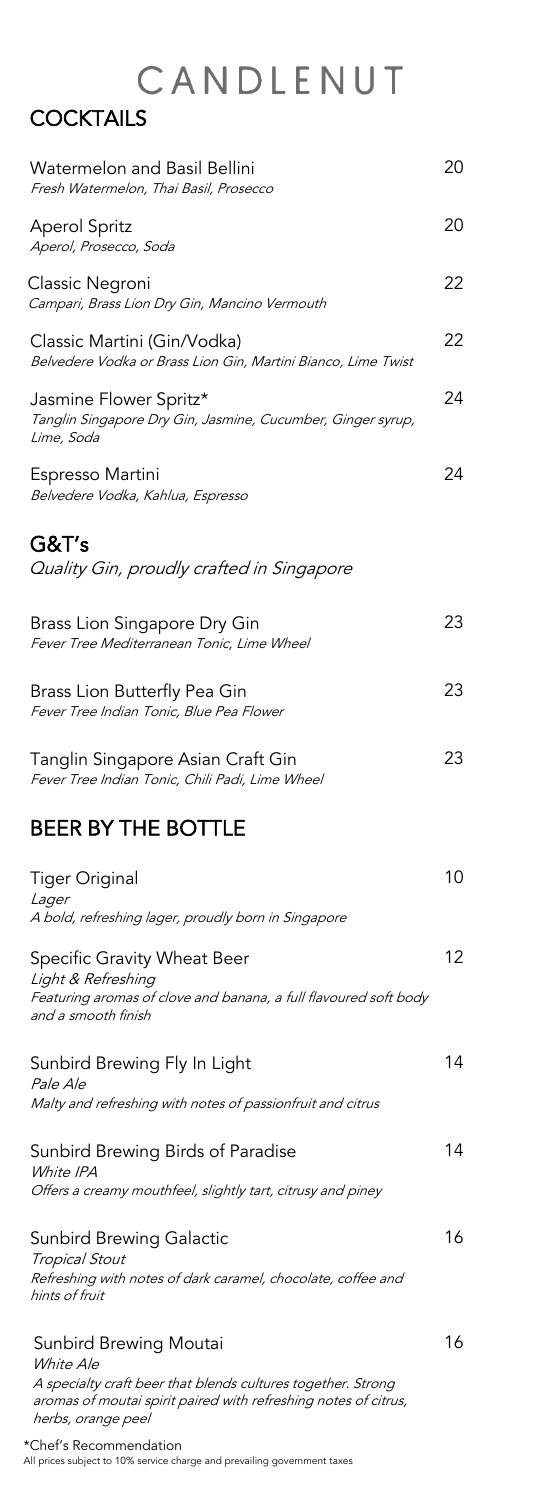## WINE BY THE GLASS

### SPARKLING

| Taittinger Brut Réserve, France NV (100ml) | 18 |
|--------------------------------------------|----|
| Ruffino Prosecco DOC, Italy NV (125ml)     | 16 |

|                                                                                                                 | Gls<br>(150ml) | Carafe<br>(375ml) |
|-----------------------------------------------------------------------------------------------------------------|----------------|-------------------|
| <b>WHITE</b>                                                                                                    |                |                   |
| Odfjell Armador, San Antonio Valley,<br><b>Chile 2019</b><br>Sauvignon Blanc - certified biodynamic and organic | 17             | 42                |
| Bodegas Izadi Rioja Blanco, Rioja, Spain 2018<br>Viura, Malvasia blend                                          | 18             | 48                |
| <b>RED</b>                                                                                                      |                |                   |
| Vignerons De Mancey Bourgogne, Burgundy,<br>France 2020<br><b>Pinot Noir</b>                                    | 20             | 55                |
| St Hallett Faith Shiraz, Barossa Valley,<br>Australia 2019<br>Shiraz                                            | 22             | 58                |
| <b>ROSÉ</b>                                                                                                     |                |                   |
| Mathilde Chapoutier, Grand Ferrage Côtes<br>de Provence, France 2020<br>Grenache, Syrah, Cinsault, Vermentino   | 17             | 42                |
| <b>SWEET</b>                                                                                                    |                |                   |
| M. Chapoutier Muscat De Beaumes De<br>Venise, Rhône Valley, France 2020                                         | 18             |                   |

All prices subject to 10% service charge and prevailing government taxes

Muscat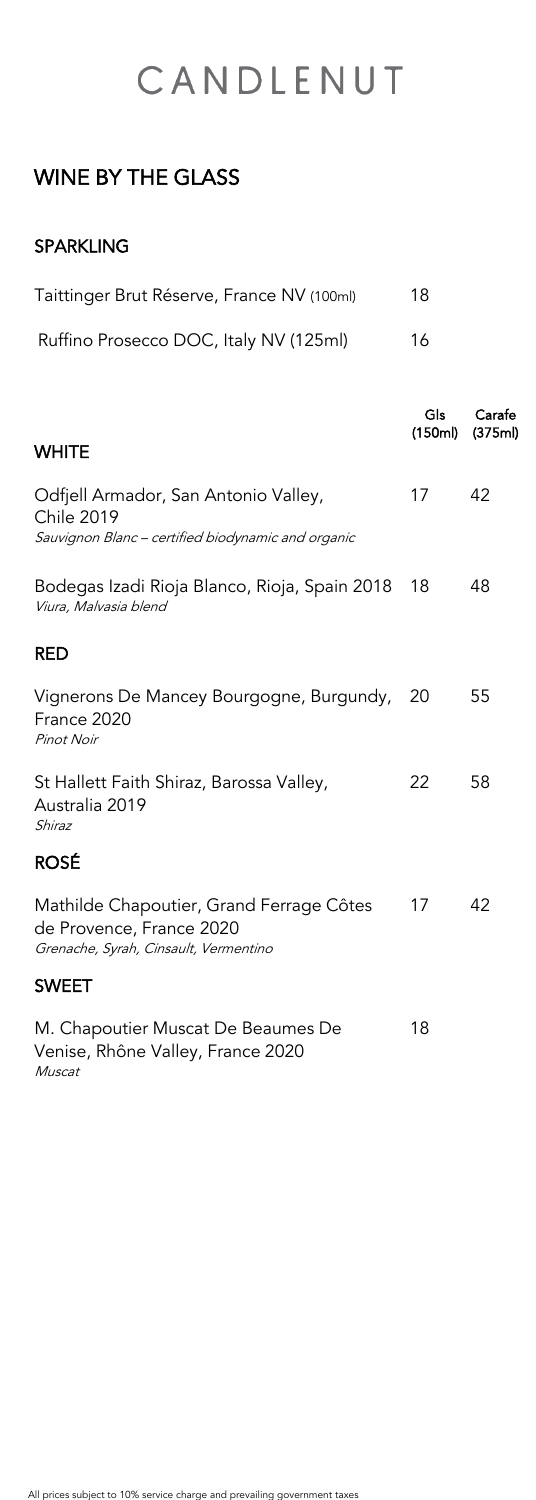## CHAMPAGNE AND SPARKLING

| Ruffino Prosecco, Italy NV<br>Clean aromas of apples, pears and citrus with a hint of wisteria                                                                                                                                            | 90  |
|-------------------------------------------------------------------------------------------------------------------------------------------------------------------------------------------------------------------------------------------|-----|
| Pierre Ferraud Et Fils, Crémant de Bourgogne,<br>Blanc de Blancs, France NV*<br>White flowers and citrus fruits, sharp and distinct                                                                                                       | 98  |
| Taittinger Brut Réserve, France NV<br>Delicate honey and smooth texture                                                                                                                                                                   | 118 |
| Pierre Peters Cuvée de Réserve Grand Cru,<br>France MV<br>Fragrant, with floral and mineral accents, hints of passion fruit<br>and guava layered with salted almond and honey notes. Finely<br>knit, featuring a lasting, delicate finish | 158 |
| Bollinger Special Brut Cuvée, France NV<br>Ripe fruit and spicy hints; aromas of roasted apples and<br>peaches. A subtle combination of structure, length and vivacity                                                                    | 168 |
| Taittinger Brut Prestige Rosé, France NV<br>Delicate with notes of red berries, possessing lovely<br>citrus freshness                                                                                                                     | 188 |
| Perrier Jouët Belle Epoque Blanc, France 2012<br>Medium to full-bodied with notes of crisp orchard fruit, white<br>flowers, honeycomb and warm biscuits                                                                                   | 308 |
| Comtes de Champagne Taittinger, Grand Crus,<br>Blanc de Blancs, France 2008*<br>Notes of ripe pink grapefruit. A long and complex finish is<br>accompanied by pleasant freshness                                                          | 328 |
| Dom Pérignon Brut, France 2012<br>The nose is fresh with faint hints of lemon zest and wet chalk,<br>fresh and lasting finish                                                                                                             | 338 |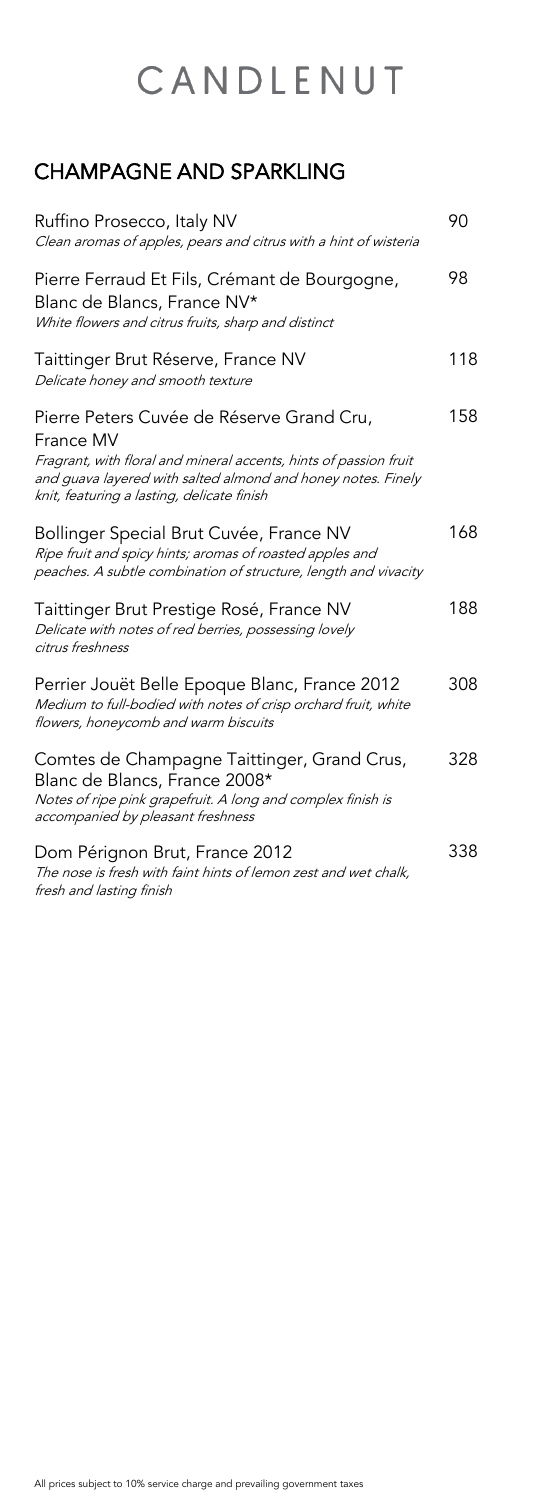## **WHITE**

## CRISP, VIBRANT WHITES

vignon Blanc – zesty lemon, lime and orange citrus as well as fragrant peach and tropical fruits

| Odfjell Armador, San Antonio Valley, Chile 2019<br>Sauvignon Blanc - aromas of dry grass, green lime and yellow<br>grapefruit with concentrated bright citrus notes                                                              | 80  |
|----------------------------------------------------------------------------------------------------------------------------------------------------------------------------------------------------------------------------------|-----|
| Nals Margreid Hill, Alto-Adige, Italy 2020<br>Pinot Grigio - fruity with notes of apricot, pink grapefruit and<br>thyme. Clean, balanced acidity with mineral undertones                                                         | 85  |
| Weingut Forstmeister Geltz Zilliken Gutswein,<br>Mosel, Germany 2020<br>Riesling - off dry, medium bodied. Slight citrus notes<br>complemented with minerality and honey                                                         | 95  |
| Susana Balbo Fermented Torrontés, Mendoza,<br>Argentina 2020*<br>Torrontés - pale gold with hints of white pear, white flowers and<br>ripe peach. Beautiful acidity and body                                                     | 98  |
| Schloss Vollrads Winkel Riesling Kabinett<br>Feinherb, Rheingau, Germany 2020<br>Riesling - off dry, fruity and mineral, with gorgeous notes of<br>peaches, fresh apples and refreshing acidity                                  | 98  |
| Schieferkopf, Pfalz, Germany 2018<br>Gewürztraminer - delicate aromas of fruit and citrus, dry on the<br>palate with balanced acidity                                                                                            | 98  |
| Domaine Fournier Père et Fils 'Les Belles Vignes',<br>Loire Valley, France 2020<br>Sauvignon Blanc - nose of citrus fruit and blackcurrant bud. Very<br>refined and silky on the palate                                          | 118 |
| Olivier Leflaive, Chablis Les Deux Rives, Burgundy,<br>France 2018<br>Chardonnay – nose of peach, green apples and lemony scents<br>which lingers in the mouth with nice minerality following a<br>bouquet of fresh exotic notes | 118 |
| Robert Mondavi, Fume Blanc, Napa Valley,<br><b>USA 2018</b><br>Sauvignon Blanc – zesty lemon, lime and orange citrus as well as                                                                                                  | 120 |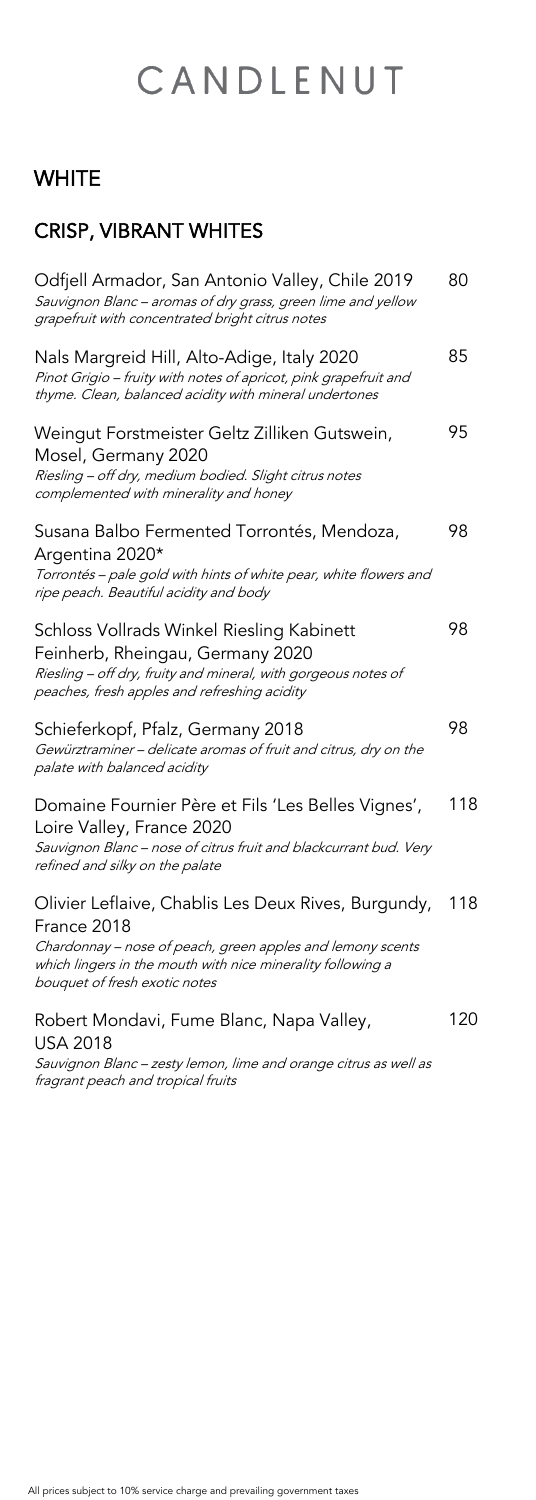## **WHITE**

## RICH, ELEGANT WHITES

| Bodegas Izadi Rioja Blanco, Rioja, Spain 2018<br>Viura, Malvasia blend - aromas of succulent stone fruits, citrus<br>and creamy vanilla. Fresh, complex and well structured                                                                                       | 90  |
|-------------------------------------------------------------------------------------------------------------------------------------------------------------------------------------------------------------------------------------------------------------------|-----|
| Louis Jadot Marsannay Blanc, Burgundy,<br>France 2019<br>Chardonnay – fine, open nose reminiscent of bananas,<br>pineapples and lemon. Supple, rich and luscious with a long<br>finish                                                                            | 118 |
| "La Masia" Marimar Estate, Don Miguel Vineyard,<br>Sonoma County, USA 2018<br>Chardonnay - lush, complex, rich and silky. Bright acidity and<br>intense aromas of apple and brioche, framed by elegant oak,<br>which contributes notes of hazelnut and star anise | 138 |
| Torbreck The Steading Blanc, Barossa Valley,<br>Australia 2020<br>Roussanne, Marsanne, Viognier - aromas of acacia flowers,<br>roasted nuts and buttered citrus are neatly balanced with<br>underlying hints of beeswax and minerality                            | 138 |
| Remhoogte HoneyBunch, Stellenbosch, South<br>Africa 2020<br>Chenin Blanc - notes of pears, peaches, orange peel,<br>honeysuckle. Gentle on the palate with a brioche like sweetness<br>freshened by slight acidity. Long finish with creamy and<br>saline notes   | 158 |
| Maison Chanzy Puligny-Montrachet "Les<br>Reuchaux", Burgundy, France 2019<br>Chardonnay - concentrated strength, with complete balance<br>and great aromatic complexity combined with refined style                                                               | 198 |
| Walter Hansel 'The North Slope', Russian River<br>Valley, California, USA 2019<br>Chardonnay - aromas of roasted almonds, baked apples and<br>honey. Powerful, balanced and structured                                                                            | 248 |
| Domaine Ramonet Bourgogne Blanc, Burgundy,<br>France 2016<br>Chardonnay - gorgeous, complex and refined. Notes of apples,<br>melon and citrus fruits combined with an oaky elegance, honey<br>and a slight minerality                                             | 338 |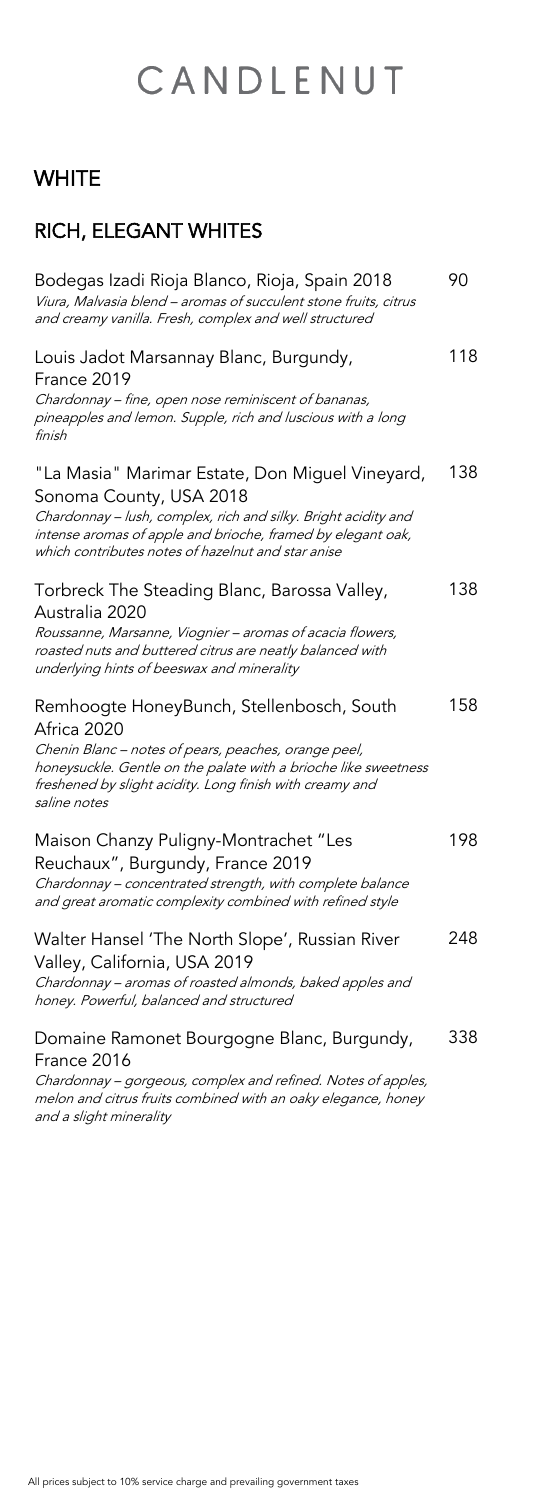## RED

## JUICY, SILKY REDS

| Pierre Ferraud Et Fils Brouilly 'Domaine Rolland',<br>Beaujolais, France 2019<br>Gamay - beautiful floral notes with mineral hints followed by a<br>delicate and smooth finish                                                           | 98  |
|------------------------------------------------------------------------------------------------------------------------------------------------------------------------------------------------------------------------------------------|-----|
| Bernard Huber Spätburgunder, Baden,<br>Germany 2017*<br>Pinot Noir - juicy red fruit notes, well-structured and offers<br>bright acidity                                                                                                 | 98  |
| Domaine Chignard Fleurie "Les Moriers",<br>Beaujolais, France 2016<br>Gamay - floral and juicy with deep earthy tones. Gorgeous<br>round and balanced structure                                                                          | 108 |
| Vignerons De Mancey Bourgogne, Burgundy,<br>France 2020<br>Pinot Noir - notes of cherries and juicy stone fruit. Delicate and<br>earthy with light tannins                                                                               | 110 |
| Elvio Cogno Barbera D'Alba Bricco Dei Merli,<br>Piedmonte, Italy 2019<br>Barbera - vibrant freshness with notes of cherries, plums and<br>raisins. Elegant and well-balanced reminiscent of a bouquet of<br>roses and oriental spices    | 118 |
| Monte Bernardi, Chianti Classico DOCG<br>Retromarcia, Tuscany, Italy 2020<br>Sangiovese - notes of juicy cherries, dried fruit peel, intense<br>herbs with understated but firm tannins and acidity                                      | 138 |
| "La Masia" Marimar Estate, Don Miguel Vineyard,<br>Sonoma County, USA 2018<br>Pinot Noir - lively and juicy on the palate with notes of cherry,<br>redcurrant, balanced spices and earthy tones                                          | 178 |
| Kupe, Escarpment Single Vineyard,<br>Martinborough, New Zealand 2017<br>Pinot Noir - elegant, velvety and vivid. Notes of cherry, prune<br>and raspberries on the nose. Earthy, oaky, vanilla aromas follow<br>coupled with soft tannins | 238 |
| Maison Chanzy Clos De Vougeot Grand Cru,                                                                                                                                                                                                 | 385 |

### Burgundy, France 2010

Pinot Noir – aromas reminiscent of a complex floral bouquet of rose, violet with fruity aromas and discreet woody notes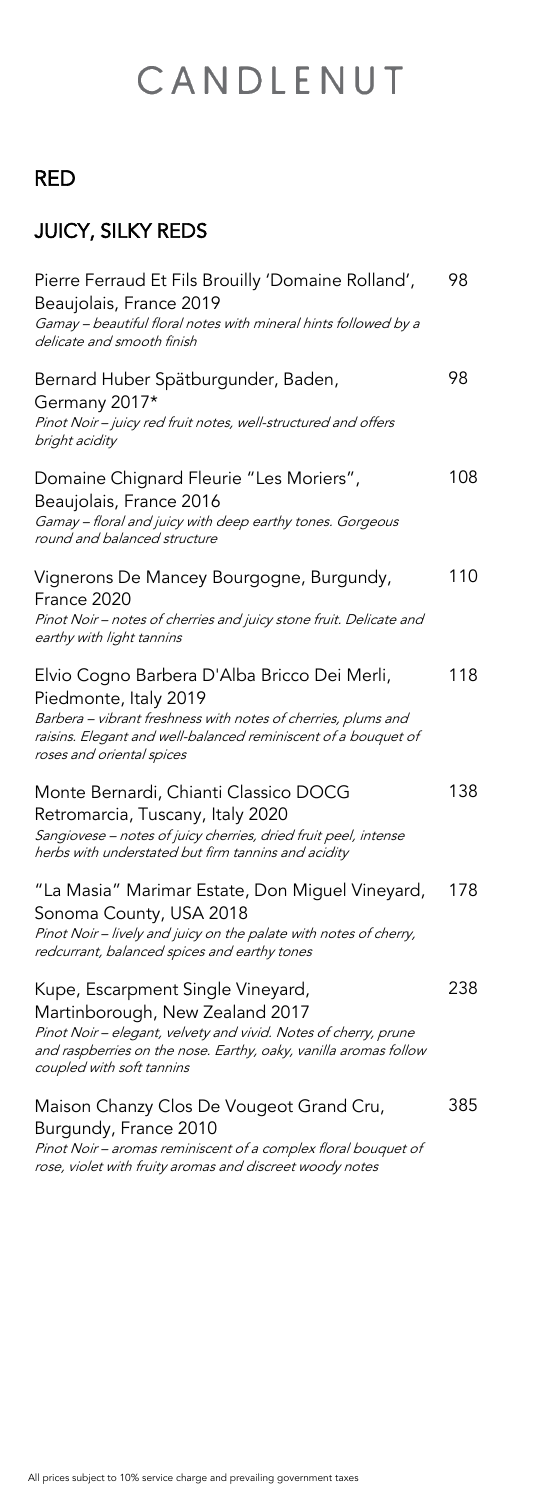## RED

## BOLD, OPPULENT REDS

| Domaine de Bila-Haut Occultum Lapidem, Cotes<br>du Roussillon Villages 'Latour de France',<br>France 2018<br>Syrah, Grenache, Carignan - pronounced nose of leather,<br>intense aromas of pepper and black fruit. Rich, dense and fleshy<br>with delicate tannins | 98  |
|-------------------------------------------------------------------------------------------------------------------------------------------------------------------------------------------------------------------------------------------------------------------|-----|
| St Hallett Faith Shiraz, Barossa Valley, Australia<br>2019*<br>Shiraz - fruit driven with aromas of blueberries, blackberry jam<br>and a touch of lavender. Smooth tannins offering a generous<br>body with an intense, long finish                               | 110 |
| Luigi Bosca Single Vineyard, Mendoza, Argentina<br>2018<br>Malbec – deep purple in colour, characterized by its aromas of<br>cherries and plums                                                                                                                   | 108 |
| St Francis "Old Vines" Sonoma County, USA 2018<br>Zinfandel - bold structure with a long finish, aromas of<br>blackberry, clove and nutmeg                                                                                                                        | 118 |
| La Vite Lucente, Toscana, Italy 2018<br>Merlot, Sangiovese, Cabernet Sauvignon - intense and full<br>bodied with notes of red fruits complemented with savoury<br>herbs and mocha on the palate                                                                   | 128 |
| Acinatico Amarone Classico DOCG, Amarone<br>della Valpolicella, Veneto, Italy 2018<br>Corvina Veronese, Rondinella, Molinara - great structure,<br>elegant and complex accompanied by a warm and spicy<br>bouquet with raisin fruit flavours                      | 149 |
| Freemark Abbey Merlot, Napa Valley, USA 2017<br>Merlot - aromas of cherries, plums, baking spice, leather, milk<br>chocolate and arugula. Complex, oaky, with a velvety finish                                                                                    | 168 |
| Château Musar, Ghazir, Lebanon 2014<br>Cabernet Sauvignon, Cinsault, Carignan - a nose of mature<br>fruits, plums, cherries, figs, cinnamon and cloves. Full-bodied<br>and intense with fine tannins                                                              | 178 |
| Joseph Phelps Cabernet Sauvignon, Napa Valley,<br>California, USA 2017*                                                                                                                                                                                           | 228 |

Cabernet Sauvignon – expressive with notes of blueberries, raspberries, cherries, herbs and spices. Seamless and smooth

tannins

#### E. Pira Chiara Boschis, Barolo Mosconi, Piedmont, Italy 2017 258

Nebbiolo – powerful and brooding with notes of black cherry, dried herbs, spices and leather. Full bodied and complex

#### Alter Ego de Palmer Margaux, Bordeaux, France 2017 355

Cabernet Sauvignon, Merlot – expressive with a personality of its own. Fruity with an intense aromatic expression, supple on the palate with gentle tannins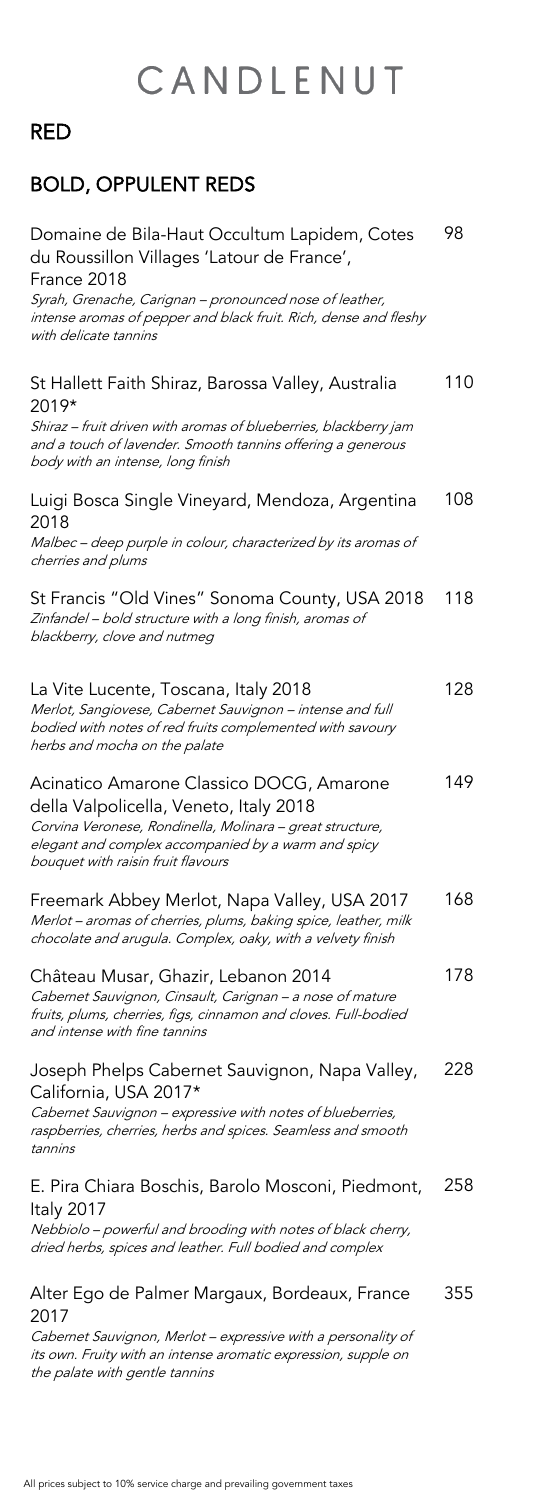## ROSÉ

#### Mathilde Chapoutier, Grand Ferrage Côtes de Provence, France 2020

Grenache, Syrah, Cinsault, Vermentino – round on the palate with delicious strawberry, grapefruit and apricot notes. Silky mouthful, bright and refreshing acidity

85

## HALF BOTTLES (375ml)

### **WHITE**

| Vincent Gaudry Sancerre Le Tournebride, Loire,<br>France 2019<br>Sauvignon Blanc – elegant, rich with earthy and tree fruit tones.<br>Fresh with a slight acidity and lingering salinity                                                                       | 58  |
|----------------------------------------------------------------------------------------------------------------------------------------------------------------------------------------------------------------------------------------------------------------|-----|
| <b>RED</b>                                                                                                                                                                                                                                                     |     |
| Château Bernadotte Haut-Médoc, Bordeaux,<br>France 2014<br>Merlot, Cabernet Sauvignon - intense and complex with an<br>elegant nose of dark, ripe fruit combined with toasted spices.<br>Balanced palate with hints of earth, minerality,<br>oak and chocolate | 58. |
| <b>SWEET</b>                                                                                                                                                                                                                                                   |     |

M. Chapoutier Muscat De Beaumes De Venise, Rhône Valley, France 2020 Muscat – rich, elegant and well-balanced with aromas of candied fruits and flowers 60

## **SAKE**

IWA 5 Sake (720ml) A blend of 3 different rice varieties and 5 different yeast strains. Floral and fruity notes are perfectly balanced with a buttery and citrusy mouthfeel

328

#### SPARKLING

#### Hitotoki Junmai, Rose (220ml)

Brewed using an ancient red rice varietal which gives the sake a charming hue. Pleasant on the palate with balanced sweetness and tartness

#### Tombo Sparkling (250ml)

Bright, refreshing and natural carbonation from in-bottle fermentation offers a gorgeous mouthfeel. Slightly dry with a touch of sweetness

#### 42

#### Mizubasho Pure (360ml)

The World's first Sparkling Sake made 100% Methode Champenoise. Crisp, beautifully effervescent with gentle bubbles

88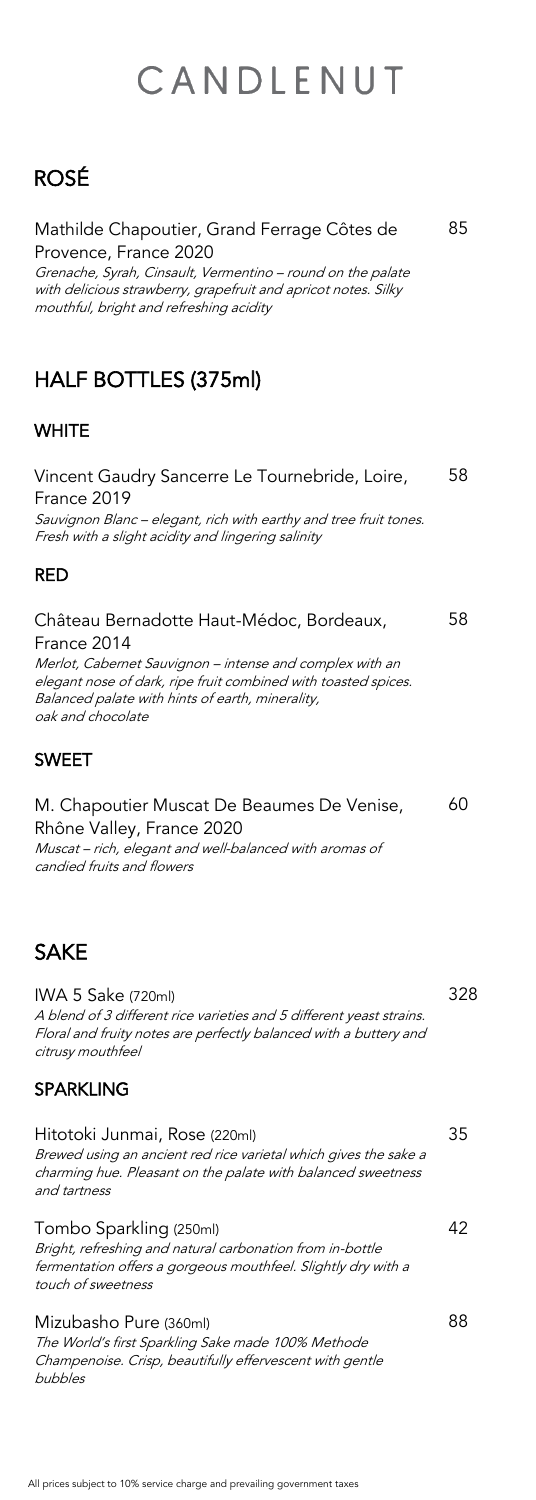## SPIRITS

| Château de Laubade 1996<br>Armagnac - fruity, powerful and refined with hints of bright fruit,<br>chocolate and butter | 28  |
|------------------------------------------------------------------------------------------------------------------------|-----|
| Hakushu Single Malt - Distiller's Reserve<br>Whisky - smoky, herbaceous notes with a long, smooth finish               | 36  |
| Jameson Irish Whiskey<br>Whiskey - light floral, nutty and spicy wood aromas. Smooth<br>and mellow finish              | 17  |
| <b>Belvedere Vodka</b><br>Vodka - structured, elegant and balanced with a velvety<br>mouthfeel                         | 20  |
| Havana Club Añejo 3 Anos<br>White rum - sweet vanilla on the nose with oak and chocolate<br>nuances on the palate      | 14  |
| <b>Pernod Paris</b><br>Liqueur – fresh notes of anise, fennel, liquorice with an intense,<br>bittersweet finish        | 13  |
| Jägermeister<br>Liqueur - herbal and complex with strong anise and black<br>liquorice notes on the finish              | 16  |
| Luxardo Limoncello<br>Liqueur – clean, zesty and balanced with hints of white pepper                                   | 12  |
| Premium Hong Xing BaiJiu (500ml)<br>Chinese rice wine - good strength with a mellow dry taste and a<br>long finish     | 198 |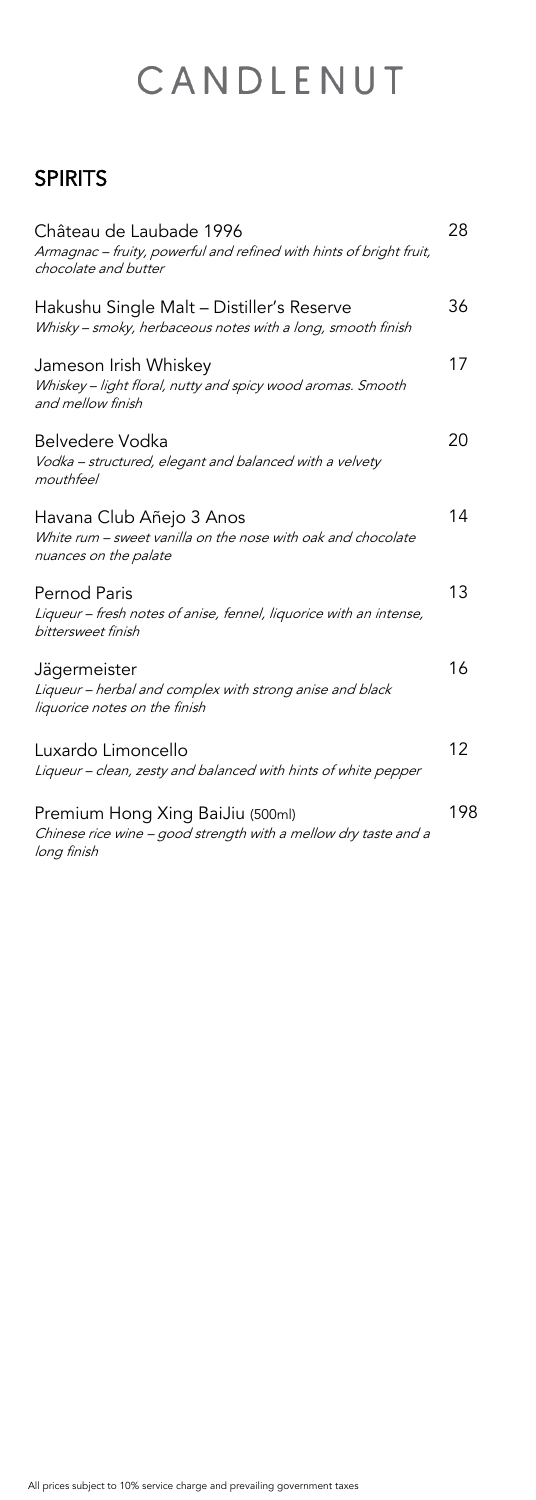### **MOCKTAILS**

| Teh-O Tamarind Peng<br>Tamarind, Black Tea, Orange, Lime, Gula Melaka | 12 |
|-----------------------------------------------------------------------|----|
| Pandan Keping*<br>Fresh Pandan, Jasmine rice, Assam Keping, Soda      | 12 |
| Lychee Oolong<br>AnXi Royal Tie Guan Yin, Lychee, Acqua Panna         | 12 |

| YOCHA KOMBUCHA (400ML)                              | 13 |
|-----------------------------------------------------|----|
| Artisanal kombucha made in Singapore. 100% natural, |    |
| aluten free vegan and contains no presentatives or  |    |

<sup>g</sup>luten free, vegan and contains no preservatives or added colouring

Immune Fighter: Hibiscus & Pineapple

Brewed with live Kombucha culture, black tea, organic cane sugar, fresh pineapple and dried hibiscus. Floral with natural sweetness

Passion Booster

Brewed with live Kombucha culture, black tea, organic cane sugar and fresh passionfruit. Refreshing and tangy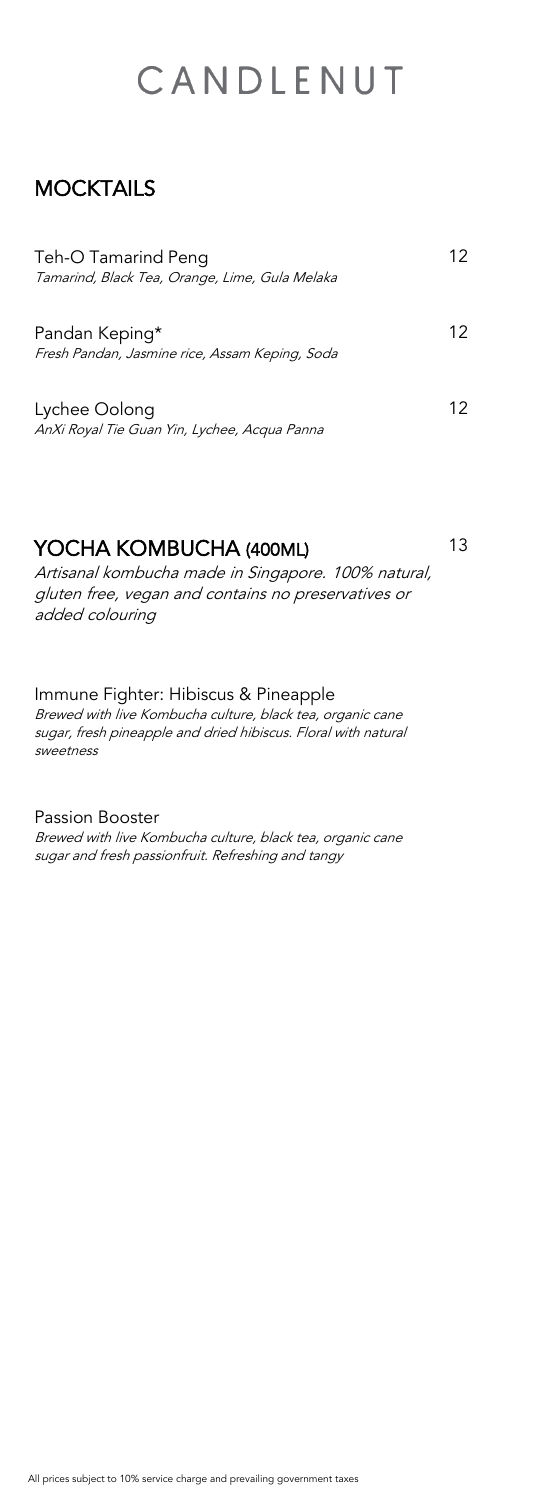### **TEA**

#### Candlenut Bespoke Tea\*

An exquisite blend of oolong and butterfly pea flower with fragrant notes of jasmine and pandan that evokes the resplendence of the Peranakan heritage, giving a delicious golden hue and an elegant finish

10 per pot

#### Monogram Collection BY GRYPHON TEA COMPANY

Finest handpicked tea leaves and herbs, this collection is a beautiful balance between sophistication and playfulness

9 per pot

#### Chamomile

Non-Caffeinated A soothing and soft disposition, the flowers offer honey and vanilla notes

#### Provencal Herbs\*

Non-Caffeinated Soothing and relaxing with fresh notes of lemon verbena, eucalyptus, lavender, rosemary citrus and dry hay

#### Shiso Mint

Non-Caffeinated Rich, minty and earthy with a fresh and balsamic character

#### Uji Sencha

Green Tea From one of Japan's oldest tea growing regions, Uji Prefecture. Notes of fresh cut grass with an umami finish

#### Jasmine Silk Pearls

Green Tea Downy silvery-green tea from the Fujian province, carefully handcrafted and infused with gorgeous notes of jasmine

#### Milky Oolong

Oolong A full-bodied Oolong with floral, nutty and velvety vanilla notes

#### Morning English

Black Tea Soulful blend from Assam, Ceylon and African. Gentle notes of tobacco, stone fruits complemented with rich tannins

#### Earl Grey Neroli

Black Tea A Darjeeling with notes of bergamot and orange flowers that is elegant and sophisticated

### PREMIUM CHINESE TEA

Imperial Pu'er From Yunan, offering a smooth, rich body and complex earthy tones

12 per pot

Anxi Royal Tie Guan Yin Oolong from the AnXi region. Smooth, crisp and light with a fragrance that recalls the Chinese orchid after rain

12 per pot